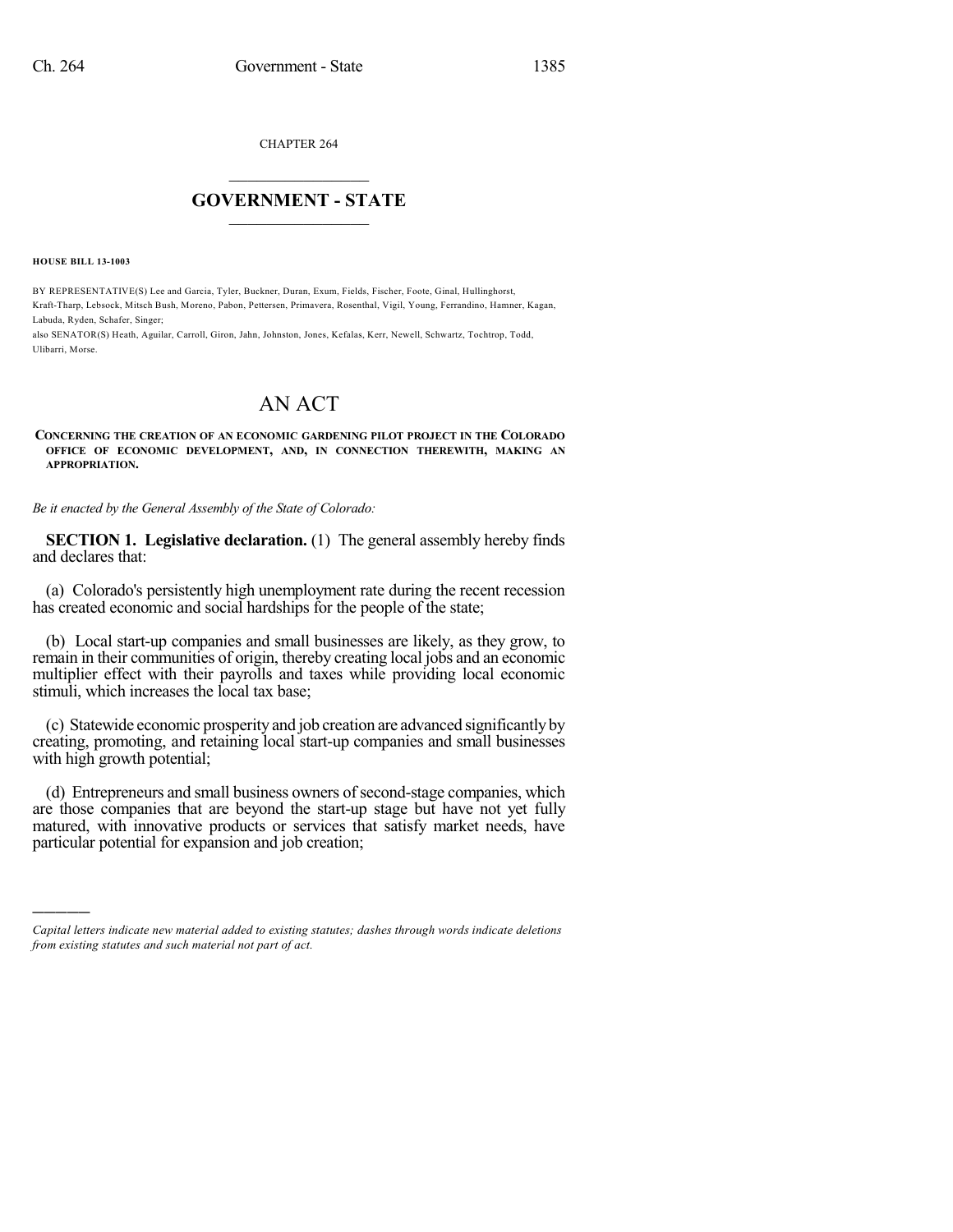1386 Government - State Ch. 264

(e) Such entrepreneurs and owners can benefit from specialized business assistance to refine core strategies and from access to in-depth market research, competitor analyses, geographic information systems, search engine optimization, and other strategic information, as well as from relationships with mentors and advisers;

(f) The aspects of economic gardening that incorporate these principles have proven successful in improving the entrepreneurial process and promoting economically sustainable local businesses; and

(g) It is important to the overall health and growth of the state's economy to promote favorable conditions for those expanding Colorado businesses that demonstrate the ability to grow.

(2) In recognition of the foregoing findings and principles, it is the intent of the general assembly to create a Colorado economic gardening pilot project in the Colorado office of economic development.

**SECTION 2.** In Colorado Revised Statutes, **add** 24-48.5-102.7 as follows:

**24-48.5-102.7. Economic gardening pilot project - small business development centers- economicgardeningpilotprojectfund- created-annual report - definitions - repeal.** (1) AS USED IN THIS SECTION, UNLESS THE CONTEXT OTHERWISE REQUIRES:

(a) "COLORADO COMPANIES TO WATCH" MEANS BUSINESSES THAT HAVE BEEN NOMINATED AND MET THE ELIGIBILITY CRITERIA FOR AN AWARDS PROGRAM OPERATED BY A NATIONAL PHILANTHROPIC FOUNDATION IDENTIFIED BY THE STATE DIRECTOR, REGARDLESS OF WHETHER THE BUSINESSES ACTUALLY WON AWARDS SUBSEQUENT TO NOMINATION.

(b) "ECONOMIC GARDENING" MEANS AN APPROACH TO ECONOMIC GROWTH AND DEVELOPMENT THAT EMPHASIZES NURTURING AND CULTIVATING LOCAL SMALL BUSINESSES BY PROVIDING STRATEGIC ASSISTANCE TO SECOND-STAGE COMPANIES.

"KEY INDUSTRY" MEANS AN INDUSTRY CRITICAL TO THE COLORADO ECONOMY, AS IDENTIFIED BY THE OFFICE.

(d) "OFFICE" MEANS THE COLORADO OFFICE OF ECONOMIC DEVELOPMENT CREATED IN SECTION 24-48.5-101.

(e) "PILOT PROJECT"MEANS THE ECONOMIC GARDENING PILOT PROJECT CREATED IN THIS SECTION.

(f) "SECOND-STAGE COMPANY" MEANS A PRIVATELY HELD BUSINESS THAT:

(I) EMPLOYS FULL-TIME AT LEAST SIX PERSONS BUT NOT MORE THAN NINETY-NINE PERSONS;

(II) HAS MAINTAINED ITS PRINCIPAL PLACE OF BUSINESS AND A MAJORITY OF ITS EMPLOYEES IN COLORADO FOR AT LEAST THE PREVIOUS TWO YEARS;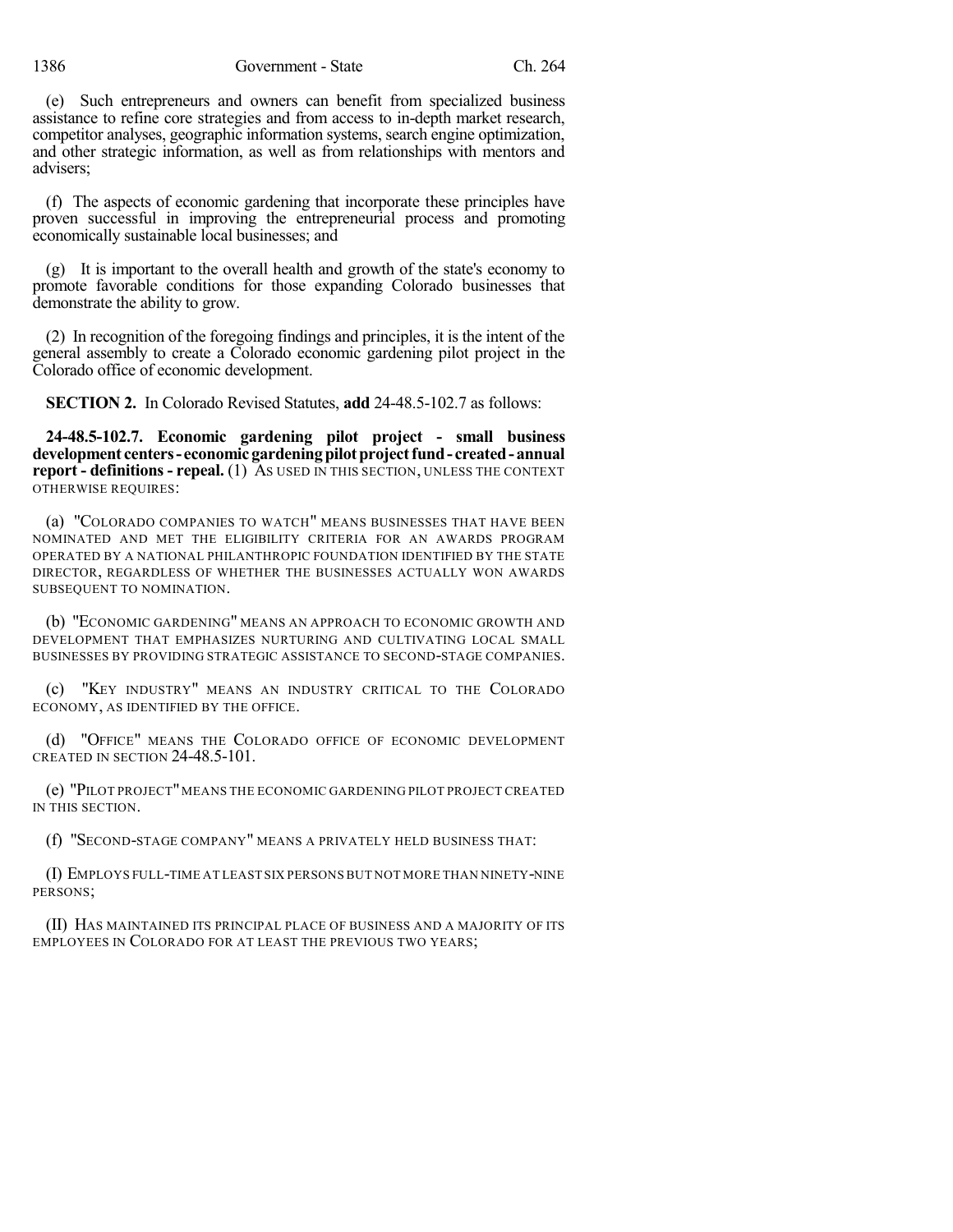(III) CLAIMS AT LEAST FIVE HUNDRED THOUSAND DOLLARS BUT NOT MORE THAN FIFTY MILLION DOLLARS AS ANNUAL GROSS REVENUE OR WORKING CAPITAL; AND

(IV) HAS A PRODUCT OR SERVICE THAT IS, OR HAS THE POTENTIAL TO BE, SOLD OUTSIDE THE COMPANY'S LOCAL AREA OR STATE.

(g) "STATE DIRECTOR" MEANS THE STATE DIRECTOR OF SMALL BUSINESS DEVELOPMENT CENTERS, OR ANY SUCCESSOR DIVISION, IN THE OFFICE.

(h) "STRATEGIC ASSISTANCE" OR "ECONOMIC GARDENING STRATEGIC ASSISTANCE" MEANS PERFORMING HIGH-LEVEL CONSULTING OR DATABASE RESEARCH AND ANALYSIS OR THE DEPLOYMENT OF OFFICE AND SMALL BUSINESS DEVELOPMENT CENTER STAFF MEMBERS CERTIFIED UNDER SUBSECTION (4) OF THIS SECTION TO PERFORM MARKET RESEARCH, DEVELOP CORE STRATEGIES, CONDUCT BUSINESS MODELING, IDENTIFY QUALIFIED SALES LEADS, PROVIDE GROWTH FINANCING REFERRALS, PERFORM SEARCH ENGINE OPTIMIZATION, UTILIZE GEOGRAPHIC INFORMATION SYSTEMS,ADVISE ON NEW MEDIA MARKETING,OR ASSIST WITH NETWORK ANALYSES AND INNOVATION STRATEGIES.

(2) THERE IS HEREBY CREATED WITHIN THE OFFICE THE ECONOMIC GARDENING PILOT PROJECT. THE PURPOSE OF THE PILOT PROJECT IS TO STIMULATE COLORADO'S ECONOMY AND CREATE GOOD-PAYING,SUSTAINABLE JOBS BY PROVIDING ECONOMIC GARDENING STRATEGIC ASSISTANCE SERVICES TO SECOND-STAGE COMPANIES IN ACCORDANCE WITH THIS SECTION.

(3) THE STATE DIRECTOR SHALL OVERSEE, AND DIRECT ALL RESOURCES FOR THE EXECUTION OF, THE PILOT PROJECT, INCLUDING DEVELOPING THE PROCESSES FOR QUALIFYING AND SELECTING SECOND-STAGE COMPANIES, IDENTIFYING TRAINING COMPONENTS FOR OFFICE AND SMALL BUSINESS DEVELOPMENT CENTER STAFF MEMBERS, ENGAGING TRAINED AND CERTIFIED ECONOMIC GARDENING PRIVATE CONTRACTORS AS NECESSARY, AND PROVIDING ECONOMIC GARDENING STRATEGIC ASSISTANCE TO COMPANIES PARTICIPATING IN THE PILOT PROJECT.

(4) (a) (I) ON OR BEFORE SEPTEMBER 1, 2013, THE STATE DIRECTOR SHALL INITIATE A PROGRAM TO PROVIDE OR OBTAIN ALL NECESSARY CREDENTIALS FOR HIGH-IMPACT STRATEGIC ASSISTANCE TO STAFF MEMBERS OF THE OFFICE AND SMALL BUSINESS DEVELOPMENT CENTERS.

(II) PRIOR TO THE DATE THAT STRATEGIC ASSISTANCE IS PROVIDED PURSUANT TO THIS SUBSECTION (4):

(A) AT LEAST EIGHT STAFF MEMBERS OFSMALL BUSINESS DEVELOPMENT CENTERS IN THE STATE MUST BE CERTIFIED IN ECONOMIC GARDENING BY A NATIONALLY RECOGNIZED CERTIFYING ENTITY IDENTIFIED BY THE STATE DIRECTOR; AND

(B) THE STATE DIRECTOR SHALL, AS NECESSARY, CONTRACT WITH TRAINED AND CERTIFIED ECONOMIC GARDENING PRIVATE CONTRACTORS.

(III) AFTER THE SMALL BUSINESS DEVELOPMENT CENTER STAFF MEMBERS ARE CERTIFIED PURSUANT TO SUBPARAGRAPH (II) OF THIS PARAGRAPH (a), THE STATE DIRECTOR SHALL USE THE EXISTING INFRASTRUCTURE OF SMALL BUSINESS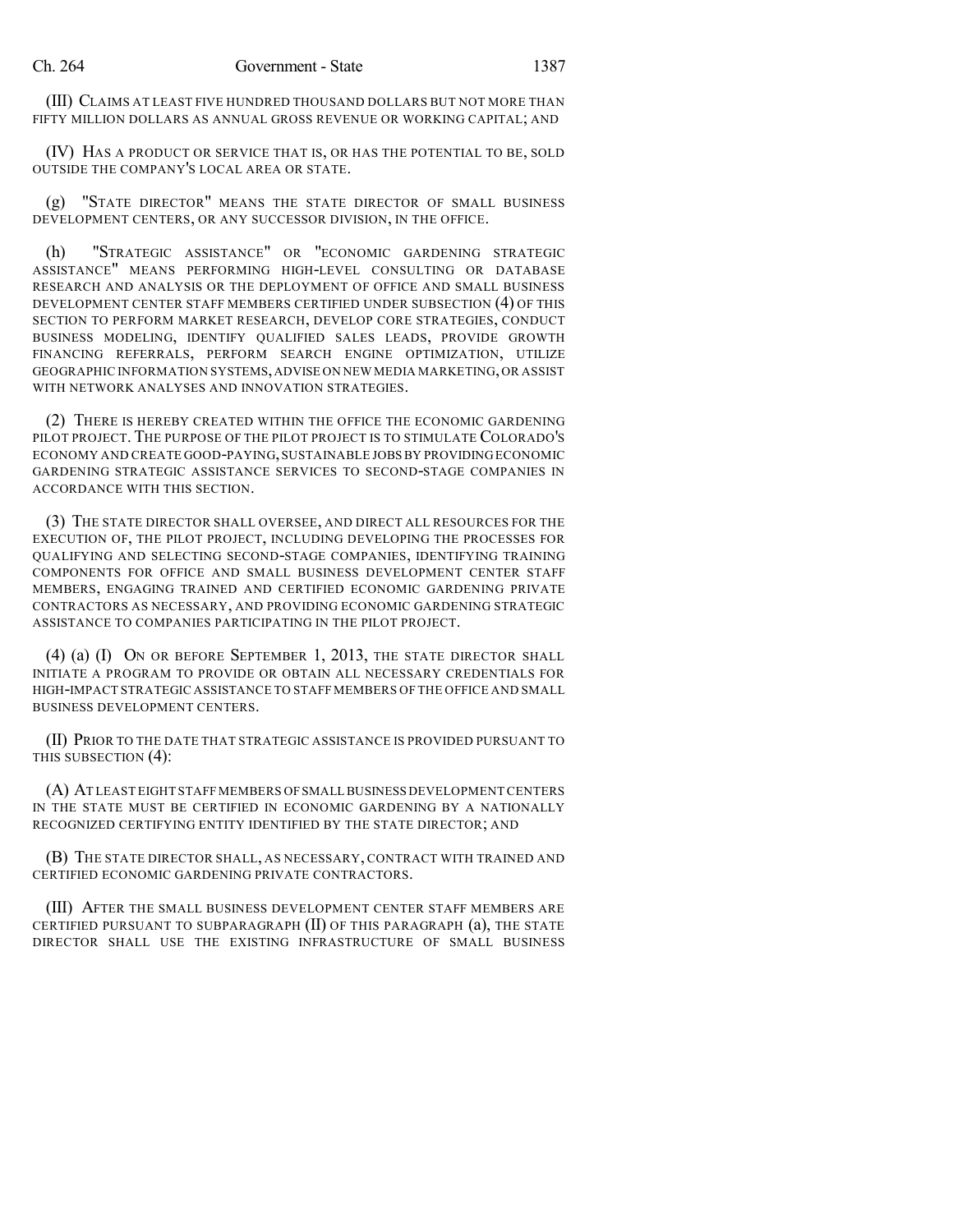DEVELOPMENT CENTERS TO PROMOTE THE PILOT PROJECT TO SECOND-STAGE COMPANIES AND TO THOSE SMALL BUSINESS DEVELOPMENT CENTER CLIENTS AND REFERRALS THAT, IN THE STATE DIRECTOR'S OPINION, SHOW GROWTH POTENTIAL IN JOBS, SALES, OR EXPORT POTENTIAL.

(b) (I) ON OR BEFORE SEPTEMBER 1, 2013, THE STATE DIRECTOR SHALL PUBLISH CRITERIA FOR A SECOND-STAGE COMPANY TO BE SELECTED TO PARTICIPATE IN THE PILOT PROJECT. THE CRITERIA MUST INCLUDE JOB GROWTH POTENTIAL, SUSTAINABILITY, EXPORT POTENTIAL, AND A WORKFORCE COMPRISED OF AT LEAST FIFTY PERCENT COLORADO RESIDENTS. APPLICATION CRITERIA MUST ALSO INCLUDE REQUIREMENTS FOR DATA COLLECTION, AS SPECIFIED BY THE STATE DIRECTOR, TO SHOW THE IMPACTS OF SERVICES PROVIDED THROUGH THE PILOT PROJECT. THE STATE DIRECTOR SHALL IDENTIFY SECOND-STAGE COMPANIES ELIGIBLE TO PARTICIPATE BY UTILIZING THE OFFICE'S EXISTING STRATEGIC INFRASTRUCTURE AND BY CONSULTING WITH LOCAL AND REGIONAL ECONOMIC DEVELOPMENT PARTNERS, SUCH AS LOCAL SERVICE CORPS OF RETIRED EXECUTIVES, SMALL BUSINESS COUNSELING OFFICES, CHAMBERS OF COMMERCE, REGIONAL BUILDING ALLIANCES, ECONOMIC DEVELOPMENT CORPS, AND OTHER LOCAL OR REGIONAL ECONOMIC DEVELOPMENT ENTITIES. THE ELIGIBLE COMPANIES AND CLIENTS SHALL INCLUDE SECOND-STAGE COMPANIES IN SMALL BUSINESS DEVELOPMENT CENTERS' CLIENT LISTS,KEY INDUSTRY NETWORKS,REGIONAL DEVELOPMENT PLANNING GROUPS,AND COLORADO COMPANIES TO WATCH APPLICANTS.

(II) IN ORDER TO PARTICIPATE IN THE PILOT PROJECT, A COMPANY SELECTED FOR PARTICIPATION MUST PAY A ONE-TIME FEE OF SEVEN HUNDRED FIFTY DOLLARS, WHICH MONEYS SHALL BE DEPOSITED INTO THE ECONOMIC GARDENING PILOT PROJECT FUND, CREATED IN SUBSECTION (5) OF THIS SECTION, FOR REINVESTMENT IN THE PILOT PROJECT.

(c) ON OR BEFORE MARCH 1, 2014, THE STATE DIRECTOR SHALL SELECT A MINIMUM OF TWENTY COMPANIES TO PARTICIPATE IN THE PILOT PROJECT.

(d) (I) THE STATE DIRECTOR SHALL OVERSEE THE OFFICE AND SMALL BUSINESS DEVELOPMENT CENTER STAFFMEMBERSCERTIFIED PURSUANT TO PARAGRAPH (a) OF THIS SUBSECTION (4) OR CERTIFIED PRIVATE CONTRACTORS TO DEPLOY STRATEGIC ASSISTANCE TO ALL PILOT PROJECT PARTICIPANTS. THE STATE DIRECTOR SHALL ACQUIRE ANY TOOLS THAT HE OR SHE DEEMS NECESSARY TO PROVIDE THE STRATEGIC ASSISTANCE,INCLUDING DATABASE LICENSES, PERMITS, AND ECONOMIC GARDENING CERTIFICATION.

(II) APARTICIPATING COMPANY HAS TWELVE MONTHS FROM THE DATE THAT THE STATE DIRECTOR SELECTS THE COMPANY TO PARTICIPATE IN THE PILOT PROJECT TO USE THE STRATEGIC ASSISTANCE AND OTHER ECONOMIC GARDENING SERVICES OFFERED PURSUANT TO THE PILOT PROJECT.

(III) THE PILOT PROJECT TERMINATES ON JUNE 30, 2016.

(5) THERE IS HEREBY CREATED IN THE STATE TREASURY THE ECONOMIC GARDENING PILOT PROJECT FUND, TO BE ADMINISTERED BY THE STATE DIRECTOR. THE FUND CONSISTS OF ALL FEES RECEIVED PURSUANT TO SUBPARAGRAPH (II) OF PARAGRAPH (b) OF SUBSECTION (4) OF THIS SECTION AND ANY MONEYS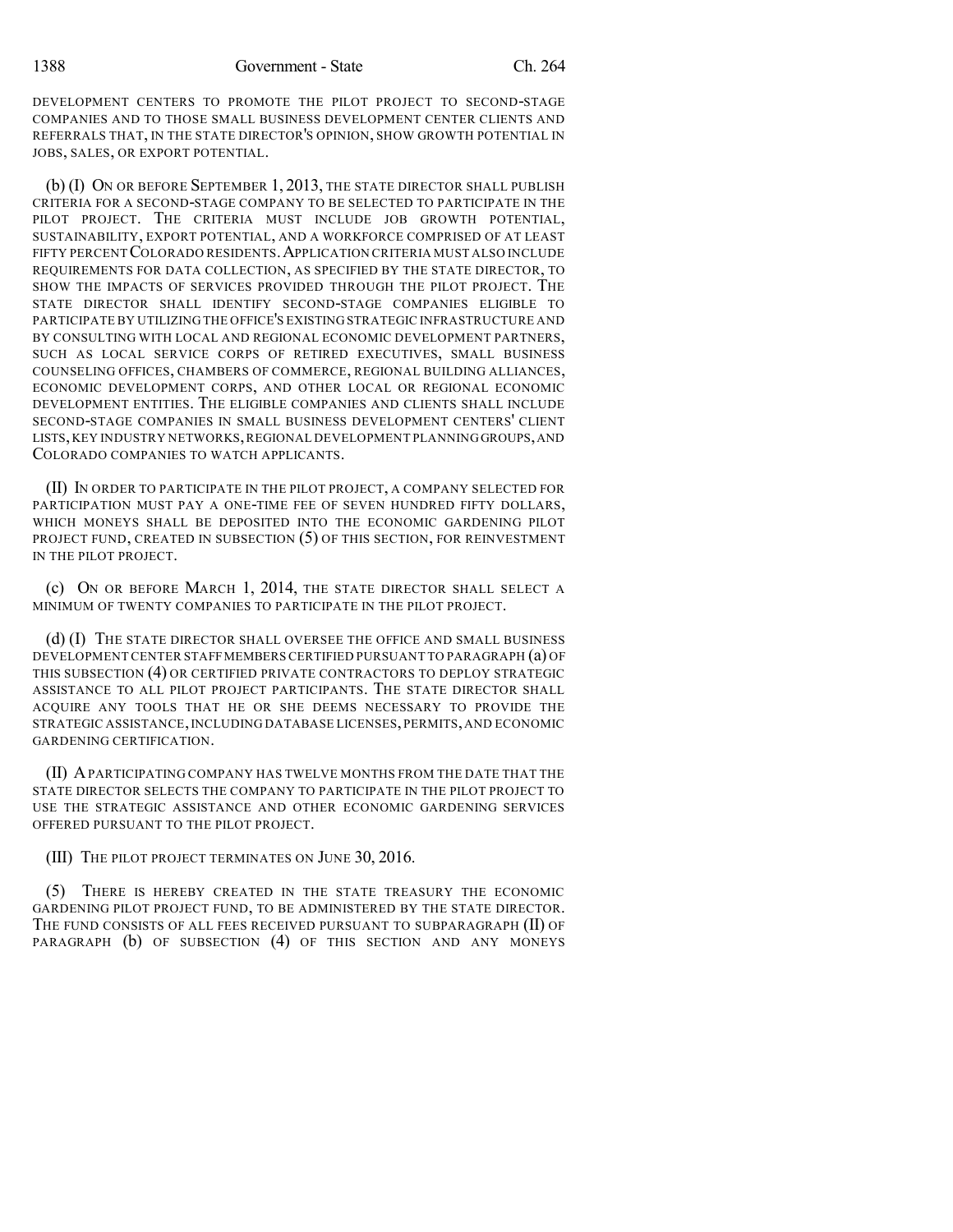## Ch. 264 Government - State 1389

APPROPRIATED BY THE GENERAL ASSEMBLY FOR THE PURPOSES OF THIS SECTION. THE GENERAL ASSEMBLY SHALL MAKE ANNUAL APPROPRIATIONS OF THE MONEYS IN THE FUND TO THE OFFICE FOR ADMINISTERING THE PILOT PROJECT. ANY MONEYS IN THE FUND NOT APPROPRIATED SHALL REMAIN IN THE FUND AND SHALL NOT BE TRANSFERRED OR REVERT TO THE GENERAL FUND OF THE STATE AT THE END OF ANY FISCAL YEAR.

(6) ON OR BEFORE NOVEMBER 1, 2014, AND ON OR BEFORE NOVEMBER 1 EACH YEAR THEREAFTER THROUGH NOVEMBER 1, 2016, THE DIRECTOR SHALL SUBMIT A REPORT TO THE FINANCE AND THE BUSINESS, LABOR, AND ECONOMIC AND WORKFORCE DEVELOPMENT COMMITTEES OF THE HOUSE OF REPRESENTATIVES AND THE FINANCE AND BUSINESS, LABOR, AND TECHNOLOGY COMMITTEES OF THE SENATE, OR ANY SUCCESSOR COMMITTEES, SUMMARIZING THE PILOT PROJECT ACTIVITIES DURING THE PRECEDING FISCAL YEAR. THE REPORT MUST INCLUDE, AT A MINIMUM:

(a) THE SERVICES OFFERED THROUGH THE PILOT PROJECT'S STRATEGIC ASSISTANCE;

(b) THE OFFICE'S EXPENDITURES ON STRATEGIC ASSISTANCE PROVIDED TO PILOT PROGRAM PARTICIPANTS;

(c) THE NUMBER AND TYPES OF JOBS CREATED AS A RESULT OF THE PILOT PROJECT;

(d) THE INCREASED SALES AS A RESULT OF THE PILOT PROJECT; AND

(e) THE VALUE OF GOODS OR SERVICES SOLD OUTSIDE THE COMPANY'S LOCAL AREA OR STATE.

(7) THIS SECTION IS REPEALED, EFFECTIVE JULY 1, 2017.

**SECTION 3. Appropriation.** (1) In addition to any other appropriation, there is hereby appropriated, out of any moneys in the general fund not otherwise appropriated, to the governor - lieutenant governor -state planning and budgeting, for the fiscal year beginning July 1, 2013, the sum of \$200,000, or so much thereof as may be necessary, for allocation to economic development programs for the economic development gardening pilot project created by this act.

(2)In addition to any other appropriation, there is hereby appropriated, out of any moneys in the economic gardening pilot project fund created in section 24-48.5-102.7 (5), Colorado Revised Statutes, not otherwise appropriated, to the governor - lieutenant governor - state planning and budgeting, for the fiscal year beginning July 1, 2013, the sum of \$18,750, or so much thereof as may be necessary, for allocation to economic development programs for the economic development gardening pilot project created by this act.

**SECTION 4. Act subject to petition - effective date.** This act takes effect at 12:01 a.m. on the day following the expiration of the ninety-day period after final adjournment of the general assembly (August 7, 2013, if adjournment sine die is on May 8, 2013); except that, if a referendum petition is filed pursuant to section  $1(3)$